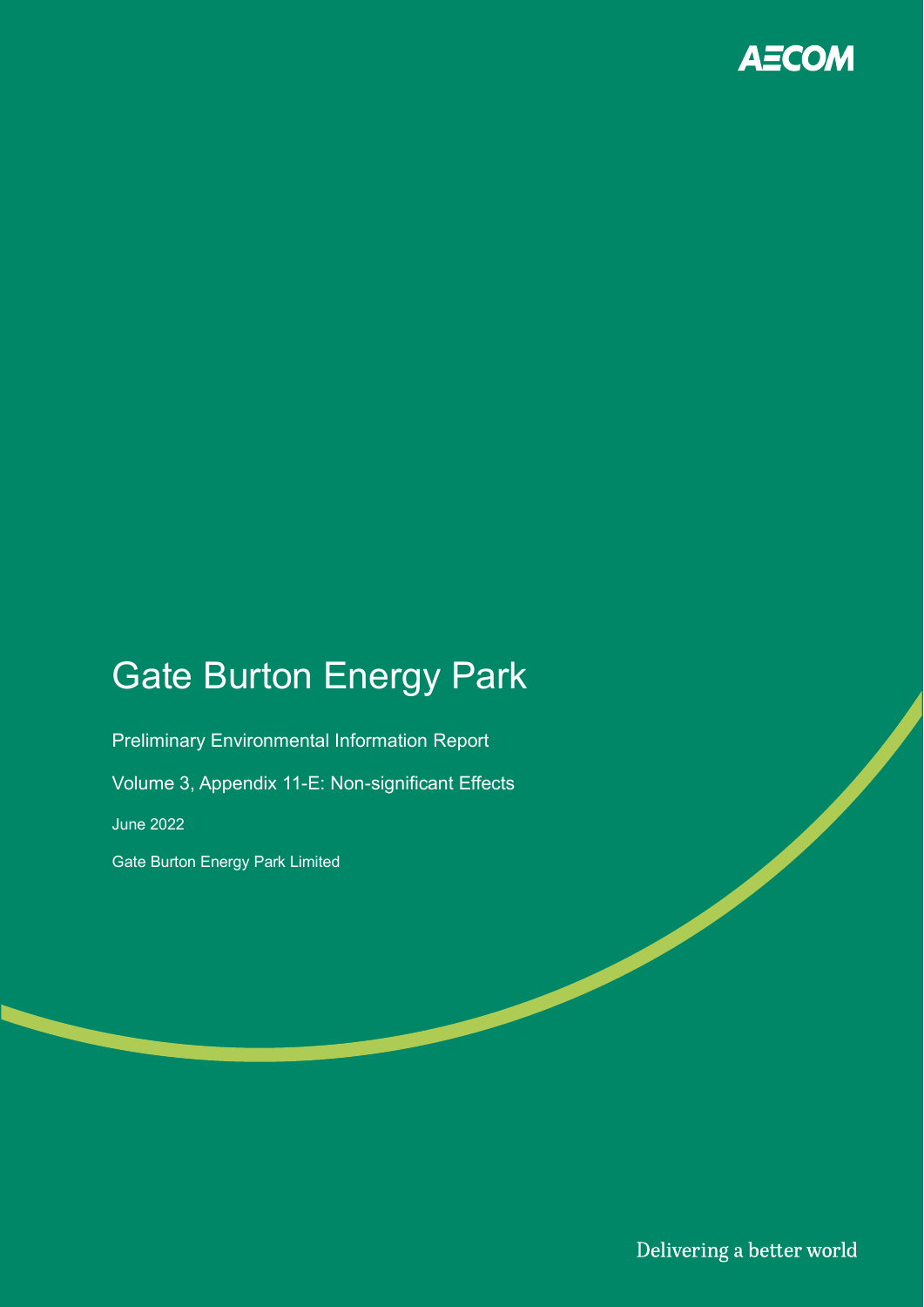Gate Burton Energy Park Preliminary Environmental Information Report Volume 3, Appendix 11-E: Non-signficant Effects



### Quality information

| <b>Prepared by</b> | <b>Checked by</b> | <b>Verified by</b> | <b>Approved by</b> |
|--------------------|-------------------|--------------------|--------------------|
| ER                 |                   |                    |                    |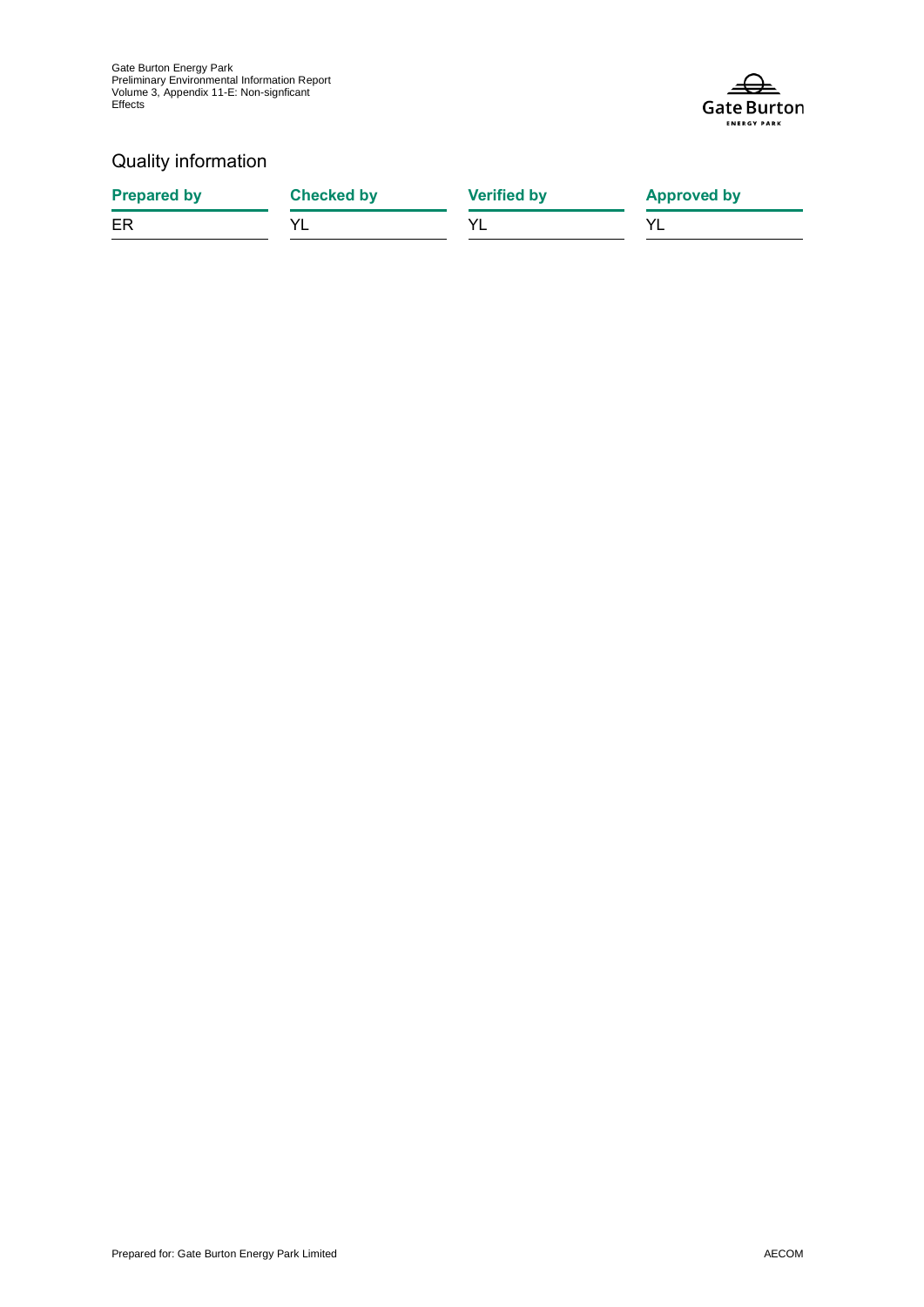Gate Burton Energy Park Preliminary Environmental Information Report Volume 3, Appendix 11-E: Non-signficant Effects



Prepared for: Gate Burton Energy Park Limited

Prepared by: AECOM Limited

© 2022 AECOM Limited. All Rights Reserved.

This document has been prepared by AECOM Limited ("AECOM") for sole use of our client (the "Client") in accordance with generally accepted consultancy principles, the budget for fees and the terms of reference agreed between AECOM and the Client. Any information provided by third parties and referred to herein has not been checked or verified by AECOM, unless otherwise expressly stated in the document. No third party may rely upon this document without the prior and express written agreement of AECOM.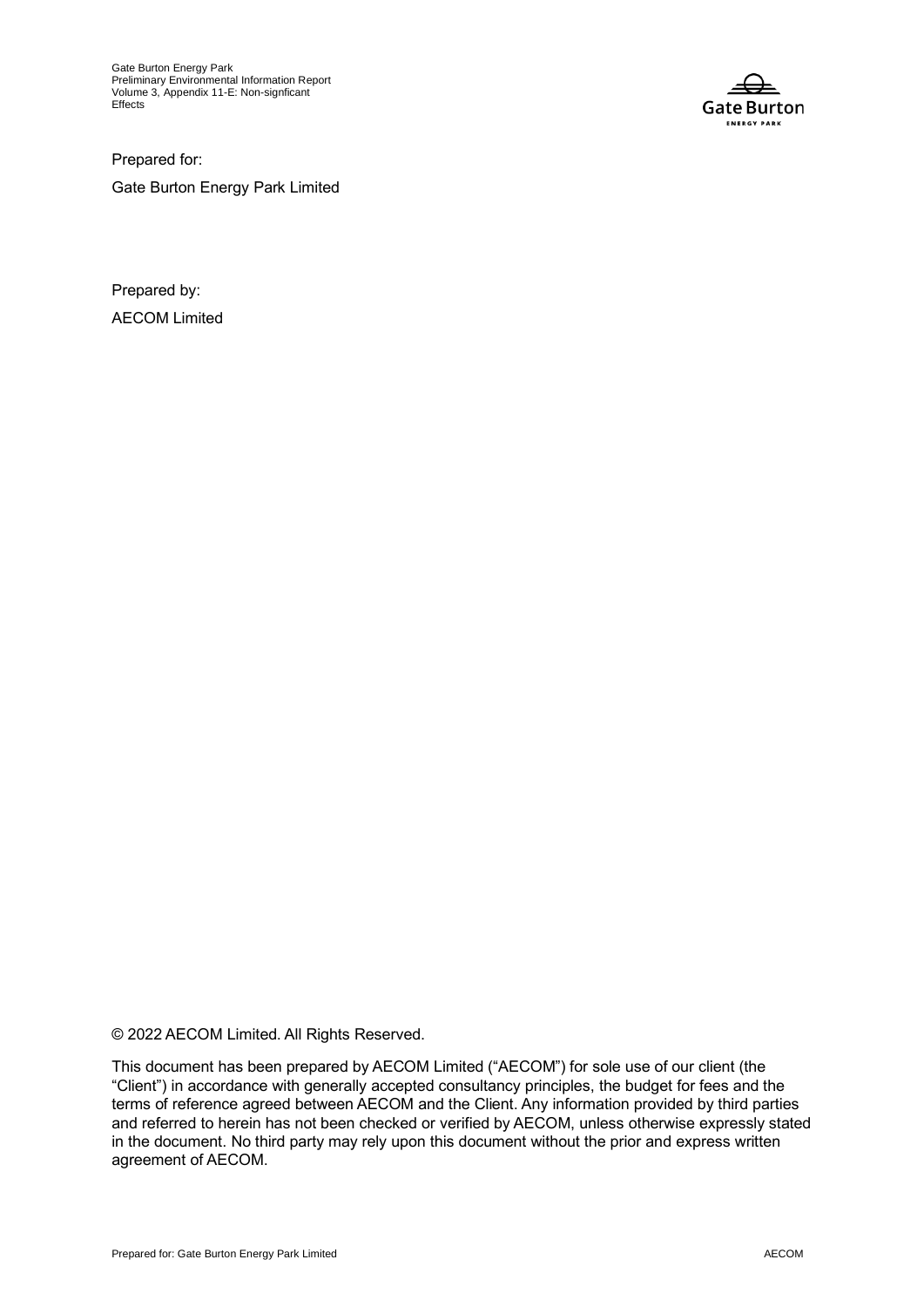

### **Table of Contents**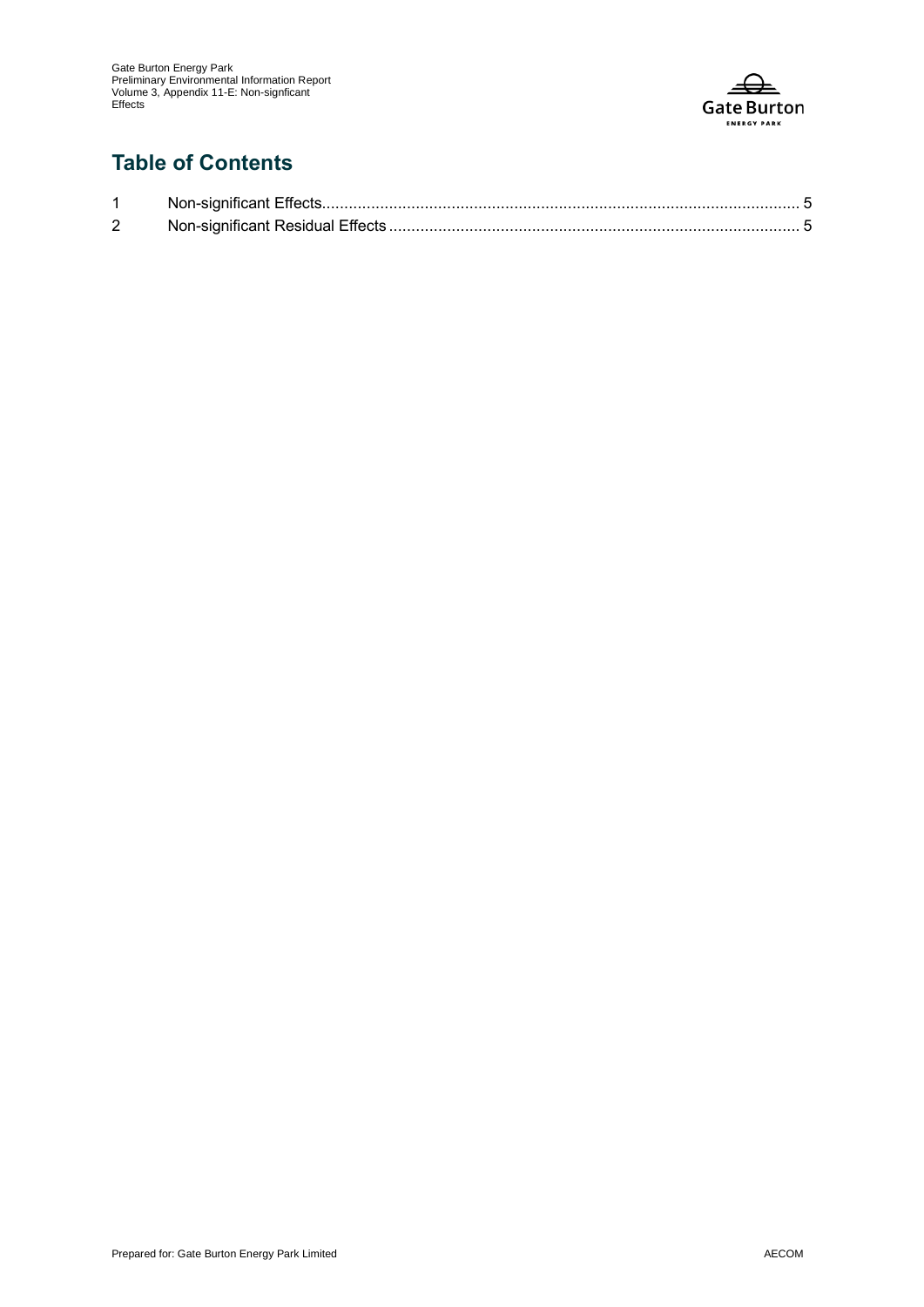

# **11 Non-significant Effects**

11.1.1 A summary of non-significant effects is provided in [Table 11-1.](#page-4-0)

#### <span id="page-4-0"></span>**Table 11-1 Summary of Non-significant Effects**

| <b>Receptor</b>                                                           | <b>Receptor Type</b>               | <b>Description of Impact</b>                            | <b>Effect Category</b>         |
|---------------------------------------------------------------------------|------------------------------------|---------------------------------------------------------|--------------------------------|
| All receptors                                                             | Residential and<br>non-residential | Construction and<br>decommissioning noise               | <b>Below SOAEL</b>             |
| All receptors                                                             | Residential and<br>non-residential | Construction and<br>decommissioning vibration           | <b>Below SOAEL</b>             |
| All receptors                                                             | Residential and<br>non-residential | Construction and<br>decommissioning traffic noise       | Negligible to Minor<br>Adverse |
| R1-R5, R7-R14, R15,<br>R <sub>16</sub> , R <sub>19</sub> -R <sub>22</sub> | Residential                        | Operational noise from central Below SOAEL<br>inverters |                                |

## **11.2 Non-significant Residual Effects**

11.2.1 A summary of non-significant residual effects is presented in [Table 11-2](#page-4-1) for the construction phase and [Table 11-3](#page-4-2) for the operational phase.

#### <span id="page-4-1"></span>**Table 11-2 Summary of Non-significant Residual Effects (Construction and Decommissioning)**

| <b>Receptor</b> | <b>Description of</b><br>impact                      | <b>Significance of</b><br>effect without<br>mitigation | <b>Mitigation/Enhancement</b><br>measure | <b>Residual effect</b><br>after mitigation          |
|-----------------|------------------------------------------------------|--------------------------------------------------------|------------------------------------------|-----------------------------------------------------|
| All receptors   | Construction and<br>decommissioning<br>noise         | not significant                                        | Below SOAEL - Embedded mitigation        | Below SOAEL -<br>not significant                    |
| All receptors   | Construction and<br>decommissioning<br>vibration     | not significant                                        | Below SOAEL - Embedded mitigation        | Below SOAEL -<br>not significant                    |
| All receptors   | Construction and<br>decommissioning<br>traffic noise | Negligible to<br>Minor Adverse                         | None                                     | Negligible to<br>Minor Adverse -<br>not significant |

#### <span id="page-4-2"></span>**Table 11-3 Summary of Non-significant Residual Effects (Operation)**

| <b>Receptor</b>                                                                                                                              | <b>Description of</b><br>impact | <b>Significance of</b><br>effect without<br>mitigation | <b>Mitigation/Enhancement</b><br>measure                                                                            | <b>Residual effect</b><br>after mitigation |
|----------------------------------------------------------------------------------------------------------------------------------------------|---------------------------------|--------------------------------------------------------|---------------------------------------------------------------------------------------------------------------------|--------------------------------------------|
| R <sub>1</sub> -R <sub>5</sub> , R <sub>7</sub> -<br>R <sub>14</sub> , R <sub>15</sub><br>R <sub>16</sub> , R <sub>19</sub> -R <sub>22</sub> | Operational<br>noise            | Below SOAEL -<br>not significant                       | <b>Embedded mitigation</b>                                                                                          | Below SOAEL -<br>not significant           |
| R6, R15, R18                                                                                                                                 | Operational<br>noise            |                                                        | Exceeds SOAEL Potential level of mitigation<br>to be quantified in the ES<br>from:<br>Design of layout<br>Screening | Below SOAEL -<br>not significant           |